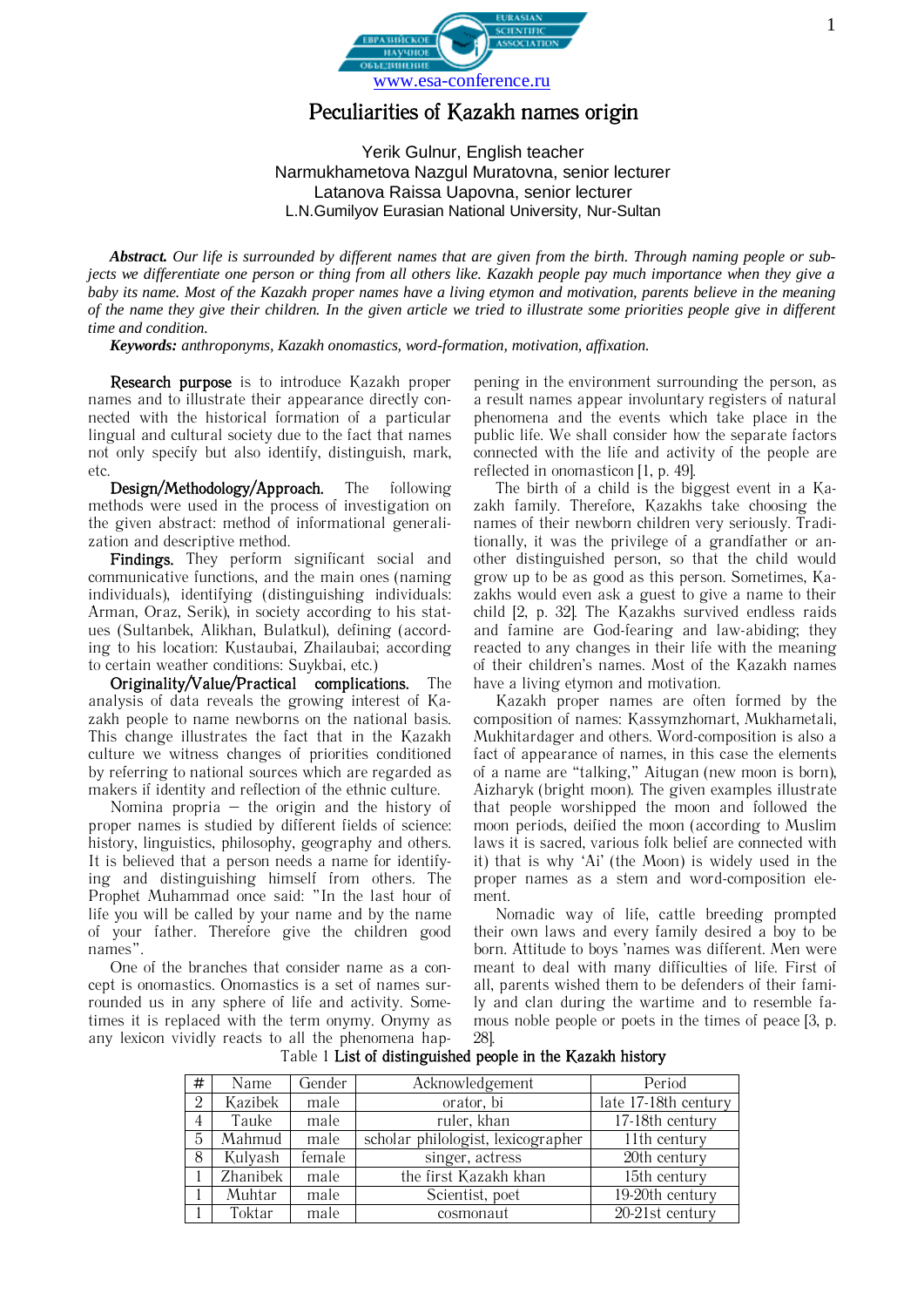

In the past, mortality among people was very high and it was reflected in boys' names. In families where newborns often died, they would be given plain names protect them from the devil eye: Ultarak (loner), Eleusiz (unremarkable), or Elemes (unnoticeable).

It is important to pay attention to the rule of formation of Imperative mood (buiryk rai) in Kazakh onomastics. It can be forms of all three persons and both in Singular and in Plural. This attribute allows distinguishing two types of Imperative mood form used in proper names for expressing modal contents. The verbs in Imperative mood, formed from the second person, Singular are very common in the process of Kazakh name giving. Male names: Dosbol (be friend), Nurbol (be light), Nurlan (shine), Aldan (cheer up), Amantyr (live healthy), Kobei (multiply), etc. Female names: Gulden (bloom), Zhaina (be bright), Gulzhaina (bloom like a flower), Zhalgas (continue), etc.

The Imperative Kazakh verb forms from the third person, singular, compose the following words. Male names: Baityrsyn (let him live wealthy), Bektyrsyn (let him live like a ruler), Ongarsyn (let him have luck), Zharylkasyn (let him give abundance), etc. Female names: Tyrsyn (let her/him live), Bolsyn (let it be), etc.

In some male names, the modality is given by verbal form of recent past tense (zhedel otken zhak):

а) examples formed from the first person, Plural – Kuandyk – (we) were glad, Sagyndyk – (we) missed, Suyindik  $-$  (we) admired, etc;

b) examples formed from the third person, singular  $-$  Amangeldy  $-$  (has come safe), Baigeldy  $-$  (has been born rich),  $Rysaldy - (inherited happings)$ , etc.

There are participle verb form in the structure of Kazakh onyms, for instance, Ayapbergen - 'given out of pity', Bakbergen –'the one who gave happiness', Bekturgan -'lived as a ruler', Otegen –'the one who compensated', etc.

The names where the semantics 'to live' (tur (u) is present are quite common: Turlybek, Tursynbek, Turmagambet, etc. The sufficient grammatical rank of words laing in the structure of Kazakh anthroponyms are nouns. The main point is to see the lingualsemantic motives and trends. During the naming ceremony, the Kazakhs chose a name with certain or desired qualities of the newborn. Examples: Balta  $-$ 'axe', Temir – (made of iron), Shoinbai (made of steel). It was commonly to call children by the age of their fathers and grandparents: Elybai (fifty), Seksenbes (eighty-five) and Zhuzbai (lived for a hundred years), thus wishing their children to live a long life.

The nation who lived due to the cattle breeding used the names with the words: 'zhylky'- (horse) and 'koi' (sheep). The honour to these animals, which supplied the Kazakhs with food and other domestic things and clothing are reflected in such anthroponyms as: Zhylkybai (rich in horses), Koishibai (rich in sheep), Zhylkybek (owner of horses), Koishybek (rich in sheep), etc.

Sometimes a name was linked to the attributes of nomadic life, such as: Koshkinbai (nomad's camp), Kyataubai (winter camp/pasture), Zhailaubai (summer camp/pasture) and Bulakbai (spring). Names of locations were also important, for instance, the famous akyn Zhambyl Zhabayev was named after the mount of Zhambyl where he was born. Same are the names of Sozikbai, Kelesbek, Edilbai. Various names are linked to a time of the day or weather conditions: Tanatat (day is breaking), Karzhau (it is snowing), Zhanbyrbai (rain), Tumanbai (fog) and Boranbek (snowstorm).

Children born with moles, physical defects and birthmarks for a period of time had to be called by nicknames: Kaldygul (flower with a mole) or Anar (garnet).

The events of life were important for Kazakhs. Examples: Sogys (war), Zhenis (victory), Tynys (break), Toishybek (father will celebrate), Tokbolat (plenty of food) and Toyindyk (had enough to eat) [4, p. 46].

More names are linked to the expansion of Islam in the steppe. For instance, children born during the month of Ramadan (orazy) would be called Orazbek or Orazgul. Children born at Easter (ait) were called Aitbai or Aitkul and on Friday were Zhumabai, Zhumakul and Zhumabike, etc.

Each period may be traced in Kazakh onomastics. The range of names like 'Soviet, Oktyabr, Tractorbek, Kolhozbek, Sailau (election), Maidan (from line) and other names denote the period of Soviet Kazakhstan. Some famous are remembered under their names different from their original ones. Abilmansur was the real name of the famous Ablaykhan, a descendent of Chingis Khan. He changed his name after enemies brutally killed his father and he had to hide in the steppe under the scornful nickname of Sabalak (shaggy dog). The real name of great Kazakh poet Abai Kunanbaiuly was Ibrahim. It was his grandmother Zere who called him, her beloved grandchild, Abai (careful).

| Name    | Origin    | Meaning          |
|---------|-----------|------------------|
| Adel    | German    | noble            |
| Rimma   | Hebraic   | apple            |
| Dilshat | Persian   | happy            |
| Riza    | Arabic    | gratitude        |
| Bagdad  | Persian   | city             |
| Toleu   | Mongolian | mirror           |
| Saulet  | Arabic    | energy, power    |
| Lashker | Iranian   | warrior, courage |

Table 2 Examples of borrowed Kazakh names

Kazakhs also have numerous other ways to name children. They may be inspired by seasons, weather, various omens or famous events.

Names are the badge of individuality. So long as the individual is nameless, he is amorphous. When he receives or creates a name by which he can identify himself, he enters upon a truly subjective existence. By acquiring the names of objects, animals and people around him, he acquires also an objective consciousness. The distinction between proper name and common nouns is largely product of civilized thoughts.

2

1.Nazarov A.I. Names and confession//Alma-Ata, 1989.